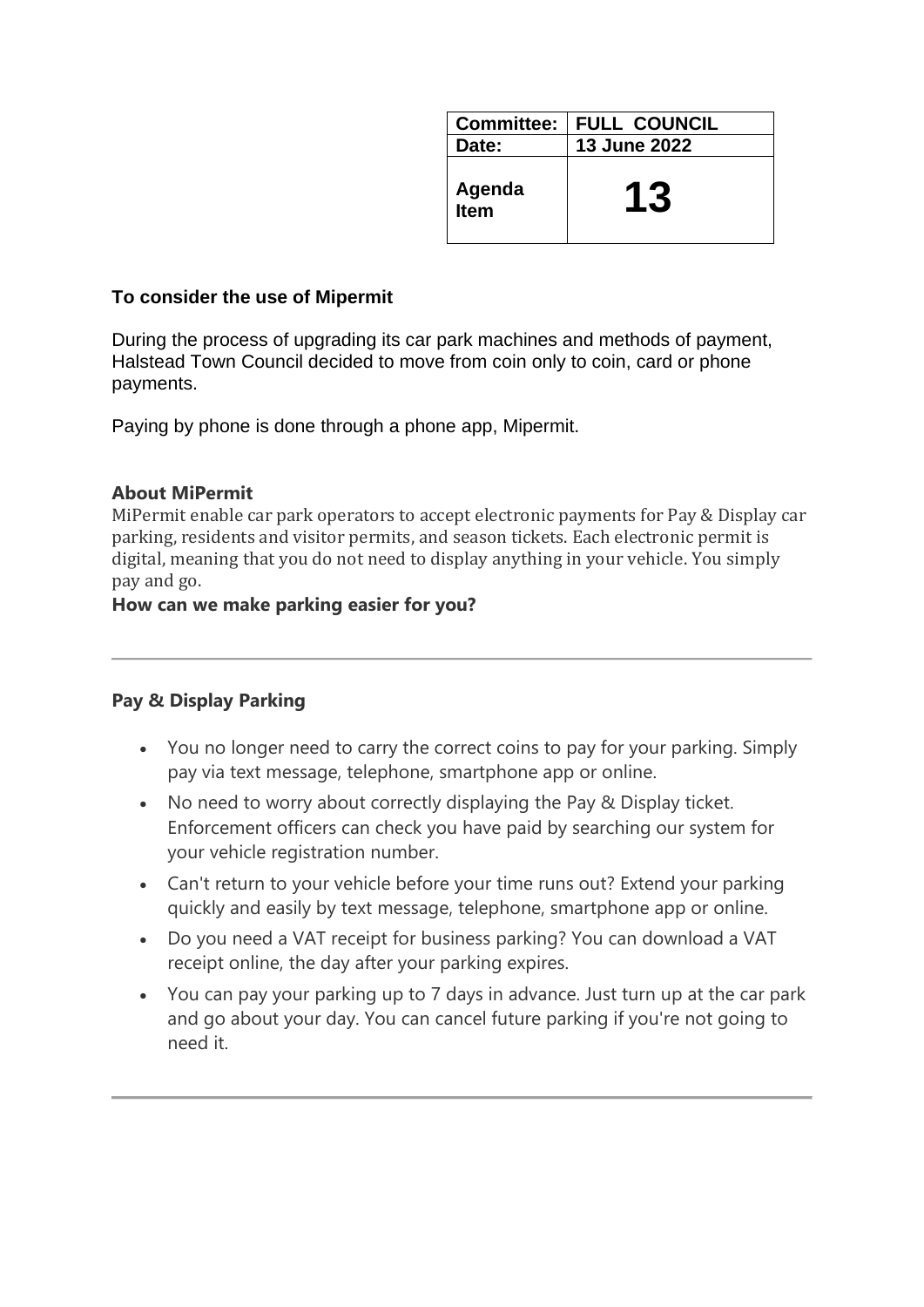## **Residents & Visitors Permits**

- You can buy your permits online at any time of day, 24 hours a day, and use them straight away.
- No costly permits to display in your vehicles which can be lost.
- Update which vehicle your permits cover online, at any time.
- Renew your permits online and avoid waiting for a new one to arrive in the post.

## **Season Tickets**

- You can buy season tickets online at any time of day, 24 hours a day, and use them straight away.
- No costly permits to display in your vehicles which can be lost.
- Update which vehicle your season ticket covers online, at any time.
- Renew your season tickets online and avoid waiting for a new one to arrive in the post.

# **HTC**

So far HTC is using Mipermit purely for payment by phone in the pay and display carparks. The option exists to reduce the administration work in the office, by inviting permit holders to renew their permits online through the portal.

This is in general a good idea, but the permits issued by HTC are not all of the same type or at the same price, and all are currently allocated to particular registrations, and there is a waiting list.

- 1. Permits for Chapel Street carpark(15) £180 for 6 months
- 2. Permits for Butler Road (20), Hedingham Road(20) and Rosemary Lane(16) £150 for 6 months

For these permits it may be possible to renew the permits on the portal if they are registered against a particular registration plate. If a permit holder changes their car, they would have to bring proof of ownership to the office, and the office would have to change the registration on the portal. The set-up has also to make it impossible for anyone else to buy a permit on the portal. Chipside have said that this is possible.

3. Permits in Butler Road/Rosemary Lane which are given to businesses such as the dentists and accountants. In these cases, the permits are not allocated to particular registrations, but the business has a number of permits given to different members of staff on different days. Using the portal system, the business would have to register each car every day to show who has been given the permit.